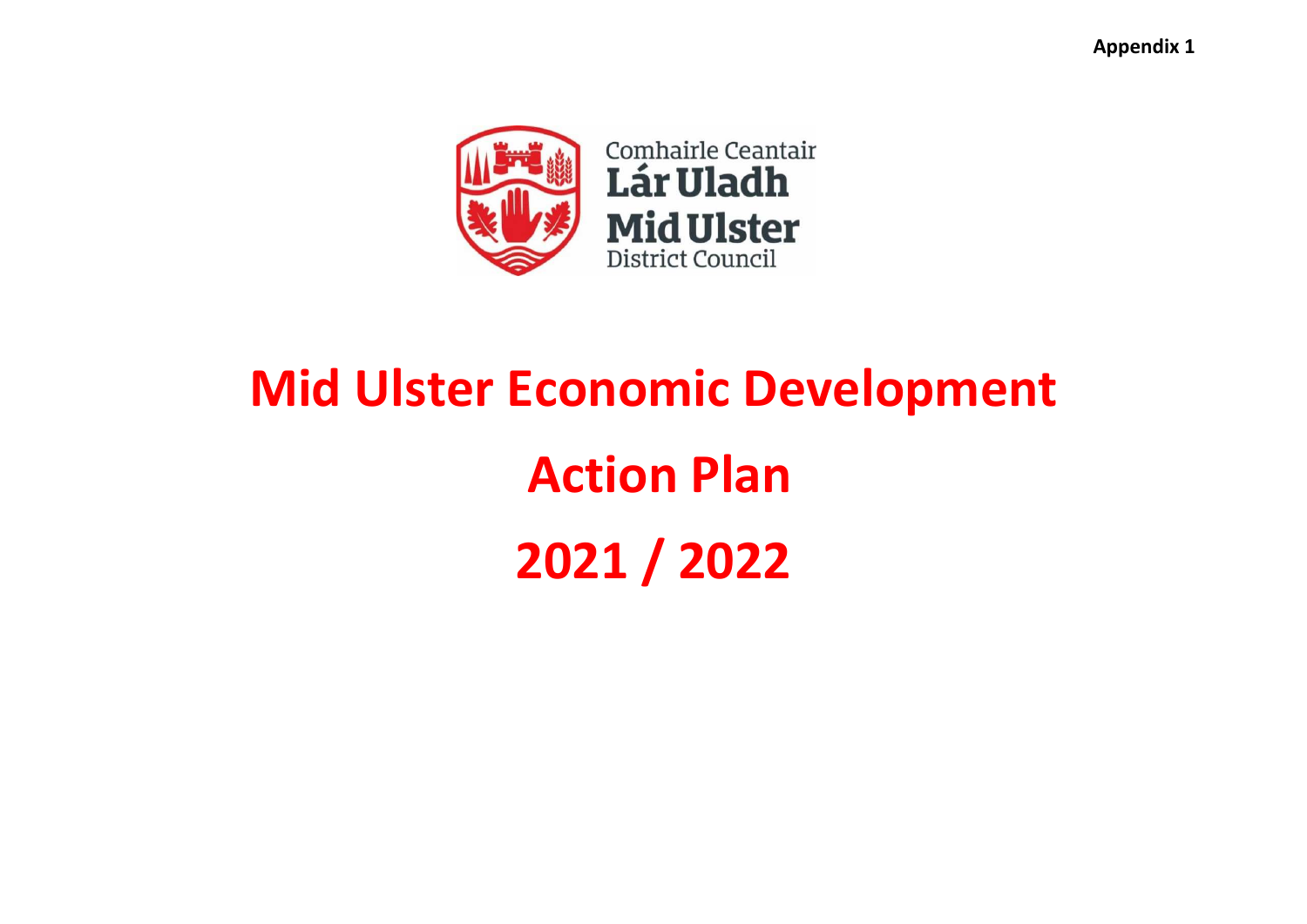#### **INTRODUCTION**

This Economic Development Action Plan 2021-2022 sets out how this Council will invest in the recovery to help address the damage done to our local economy.

We are witnessing the economic impact of Covid-19 across Mid Ulster, with increased vacant properties on our high streets, significant impacts on sectors like retail and hospitality, manufacturing, engineering and construction as well as an anticipated rise in unemployment levels.

Against a complex and challenging backdrop, the purpose of this Action Plan is to focus on activity and actions, which will support our businesses, high streets and economic recovery. Partnership working and collaboration will be crucial in ensuring the Action Plan is delivered effectively.

This Action Plan has been influenced by the Council's Corporate Plan 2020-24, Community Plan 2017-27, Economic Development Plan and Mid Ulster Business Recovery Action Plan (2020) and reflects actions which local businesses have asked us to assist them with during 2021.

We are only too aware the pandemic is not over. Therefore, this Action Plan presents a range of flexible and agile support measures to assist businesses and communities across Mid Ulster as they emerge from the impact of Covid-19.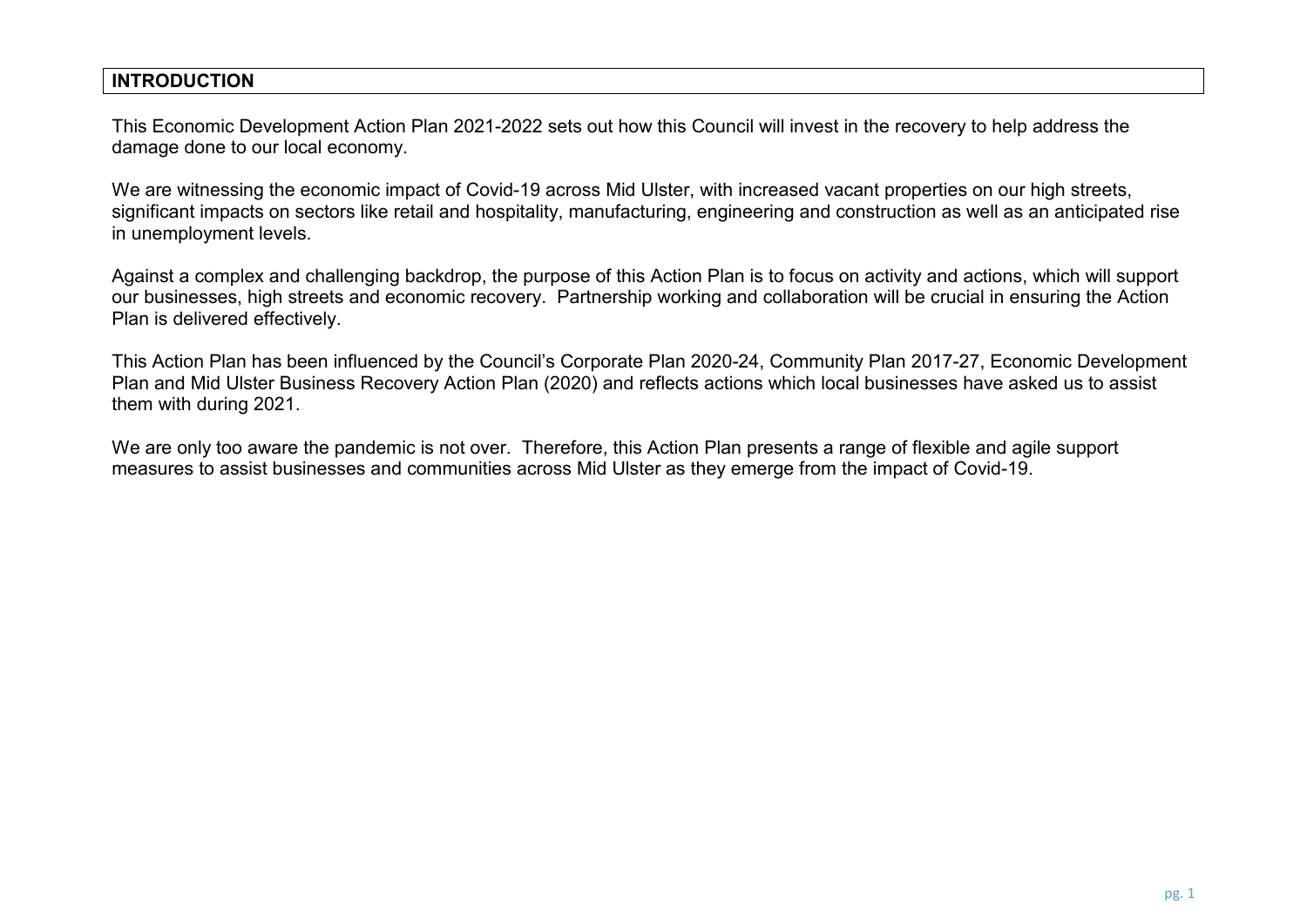## **Mid Ulster Economic Development Action Plan 2021 /2022**

| <b>Theme</b>                        | <b>Projects</b>                                                                  | <b>Outputs</b>                                                                                                                                                                                                                                                                                                                                                                                                                                                                                                                                                                                                                                                                                                                                                           | <b>Methodology</b>                                                                                                                                                                                                                                                                                                                                                                                                  | <b>Outcomes</b>                                                                                                                                                                                                                                                                                                                                                                                                                                                                                               | <b>Total Budget</b> |
|-------------------------------------|----------------------------------------------------------------------------------|--------------------------------------------------------------------------------------------------------------------------------------------------------------------------------------------------------------------------------------------------------------------------------------------------------------------------------------------------------------------------------------------------------------------------------------------------------------------------------------------------------------------------------------------------------------------------------------------------------------------------------------------------------------------------------------------------------------------------------------------------------------------------|---------------------------------------------------------------------------------------------------------------------------------------------------------------------------------------------------------------------------------------------------------------------------------------------------------------------------------------------------------------------------------------------------------------------|---------------------------------------------------------------------------------------------------------------------------------------------------------------------------------------------------------------------------------------------------------------------------------------------------------------------------------------------------------------------------------------------------------------------------------------------------------------------------------------------------------------|---------------------|
| <b>Marketing &amp;</b><br>Promotion | 1.1 "Welcome Back<br>Campaign" after<br>lockdown<br>1.2 "Love Local<br>Campaign" | Phase 1<br>Initial marketing videos will<br>focus on a 'Welcome Back<br>Campaign' through Council's<br><b>Social Media Channels:</b><br>- 23/4/21 - Close Contact<br>Services (reopening videos)<br>- 30/4/21 - Non Essential Retail<br>& Outdoor Hospitality<br>(reopening videos)<br>- $24/5/21$ * - Hospitality<br>(reopening videos, press ads)<br>*Subject to Govt. guidance<br>Phase 2<br>Next phase of marketing videos<br>will change to focus on a 'Love<br>Local Campaign'<br>- Links to Public Health<br>messaging<br>- A range of marketing activities<br>linked to key retail periods<br>- Promoting Government High<br>Street Voucher Scheme (when<br>available).<br>- Seasonal marketing / shop<br>local campaigns, including<br>Small Business Saturday. | "Welcome Back"<br>Videos recorded in<br>association with<br>local traders - rolled<br>out via Council's<br>social media<br>channels to promote<br>the key sectors as<br>they reopen after<br>lockdown.<br>"Love Local" Videos<br>recorded in<br>association with<br>local traders and<br>pushed out via<br>Council's social<br>media channels.<br><b>Outdoor Advertising</b><br>Radio<br>Press Advertising,<br>etc. | Encourage local<br>residents to reconnect<br>with their towns and<br>village centres to<br>support local traders as<br>they return after<br>lockdown<br>Contribute to<br>$\bullet$<br>increased footfall in<br>towns and villages.<br>Demonstrate Council's<br>commitment to town<br>centre recovery by<br>engaging with and<br>recruiting local<br>businesses to actively<br>participate in local<br>marketing campaigns.<br>Support the<br>development of the<br>brand identity of the<br>three main towns. | £50,000             |
|                                     | 1.3 Town Centre<br>Music                                                         | Introduction of music in the 3<br>main towns at peak weekend<br>shopping intervals for an initial<br>period (to commence when<br>permitted safe to do so - linked<br>to Govt Guidance).                                                                                                                                                                                                                                                                                                                                                                                                                                                                                                                                                                                  | Small music groups<br>and buskers.                                                                                                                                                                                                                                                                                                                                                                                  | Using music to create a<br>$\bullet$<br>welcoming ambiance in<br>our town centres after<br>lockdown.                                                                                                                                                                                                                                                                                                                                                                                                          |                     |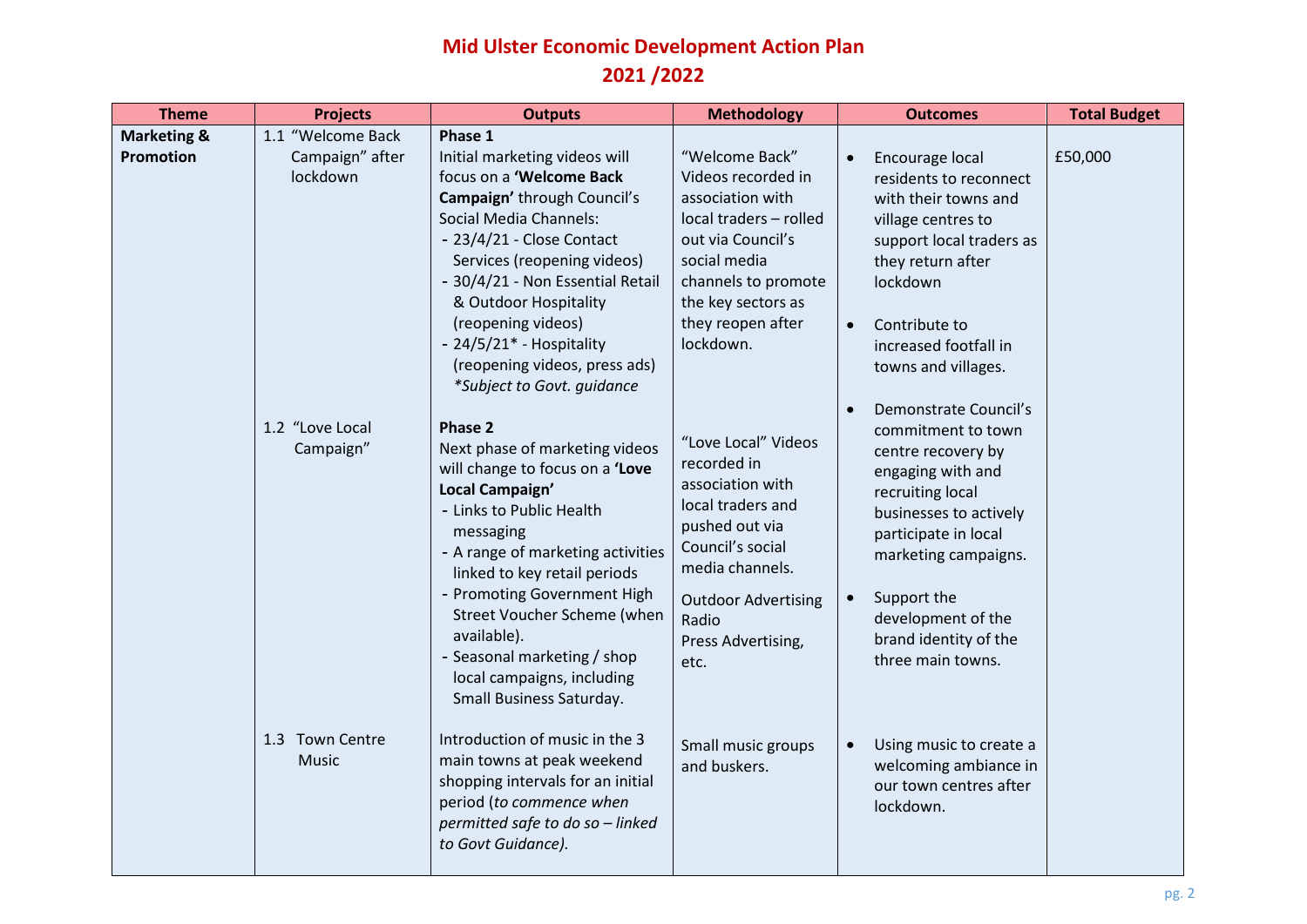| <b>Business Support</b> | 2.1 Provision of Wi-Fi<br>in 5 main towns,<br>plus Bellaghy                      | 2.1 Maintain free Wi-Fi in the<br>five town centres of Coalisland,<br>Cookstown, Dungannon,<br>Maghera and Magherafelt, and<br>Bellaghy.                                                                                             | 2.1 Ongoing<br>contributions to<br>businesses hosting<br>access points.                                                                                                             | To improve and grow<br>$\bullet$<br>the retail offer in the<br>five towns across the<br>Mid Ulster district.                                                                                             | £15,361 ongoing<br>Wi-Fi costs                                                                                     |
|-------------------------|----------------------------------------------------------------------------------|--------------------------------------------------------------------------------------------------------------------------------------------------------------------------------------------------------------------------------------|-------------------------------------------------------------------------------------------------------------------------------------------------------------------------------------|----------------------------------------------------------------------------------------------------------------------------------------------------------------------------------------------------------|--------------------------------------------------------------------------------------------------------------------|
|                         | 2.2 Provision of<br>Reduced<br>Christmas Car<br><b>Parking Charges</b>           | 2.2 Provision of reduced<br>Christmas car parking charges in<br>charged car parks.                                                                                                                                                   | 2.2 Council approval<br>to reduce parking<br>charges for a 6-week<br>period.                                                                                                        | To encourage footfall<br>$\bullet$<br>to the five main towns<br>in Mid Ulster District at<br>Christmas.                                                                                                  | £25,000                                                                                                            |
|                         | 2.3 Reducing<br>Dereliction and<br>Vacancy Levels in<br>Dungannon Town<br>Centre | 2.3 An external town centre<br>development management<br>contactor to be employed for a<br>3-year period with the aim of<br>reducing dereliction/vacancy<br>levels in the town centre.                                               | 2.3 Council<br>allocation of<br>£120,000 towards a<br>Dereliction Project in<br>Dungannon over a 3<br>year period (2021/22<br>to 2023/24), subject<br>to match funding<br>from DFC. | Anticipated outputs are:-<br><b>Reduction in Town</b><br>$\bullet$<br><b>Centre Vacant</b><br>Premises - 2% per<br>annum<br>£500,000 investment<br>$\bullet$<br>by Developers in<br>Town Centre annually | £120,000 over 3<br>years.                                                                                          |
|                         | 2.4 Mid Ulster Gift<br>Card                                                      | 2.4 An external organisation<br>will be employed to assist<br>with the set up and ongoing<br>support of the development<br>and delivery of Mid Ulster<br>Gift Card (Minimum Term<br>Contract 3 years with break<br>clauses annually) | 2.4 Integral element<br>of Town Centre<br><b>Recovery Plan</b>                                                                                                                      | Support independent<br>$\bullet$<br>retailers by<br>promoting Mid<br>Ulster's unique retail<br>offering<br>Lock in spend within<br>$\bullet$<br>Mid Ulster District<br>Council area                      | Circ. £57,000<br>(over 3 years)<br>(2021/22 to<br>2023/24)                                                         |
|                         | 2.5 Small Grants<br><b>Business</b><br>Marketing<br>Scheme                       | 2.5 Rollout of a Small Grants<br><b>Business Marketing Scheme</b><br>to a minimum of 500 Mid<br><b>Ulster businesses</b>                                                                                                             | 2.5 Support provided<br>to local businesses to<br>assist them embrace<br>new marketing and<br>digital capabilities as<br>they return after<br>lockdown.                             | Provision of revenue<br>$\bullet$<br>grants up to £300 to<br>a minimum of 500<br>businesses for<br>marketing and digital<br>activities.                                                                  | Minimum of<br>£150,000<br>(Scheme budget may<br>increase if additional<br>monies are awarded<br>from Govt. Depts). |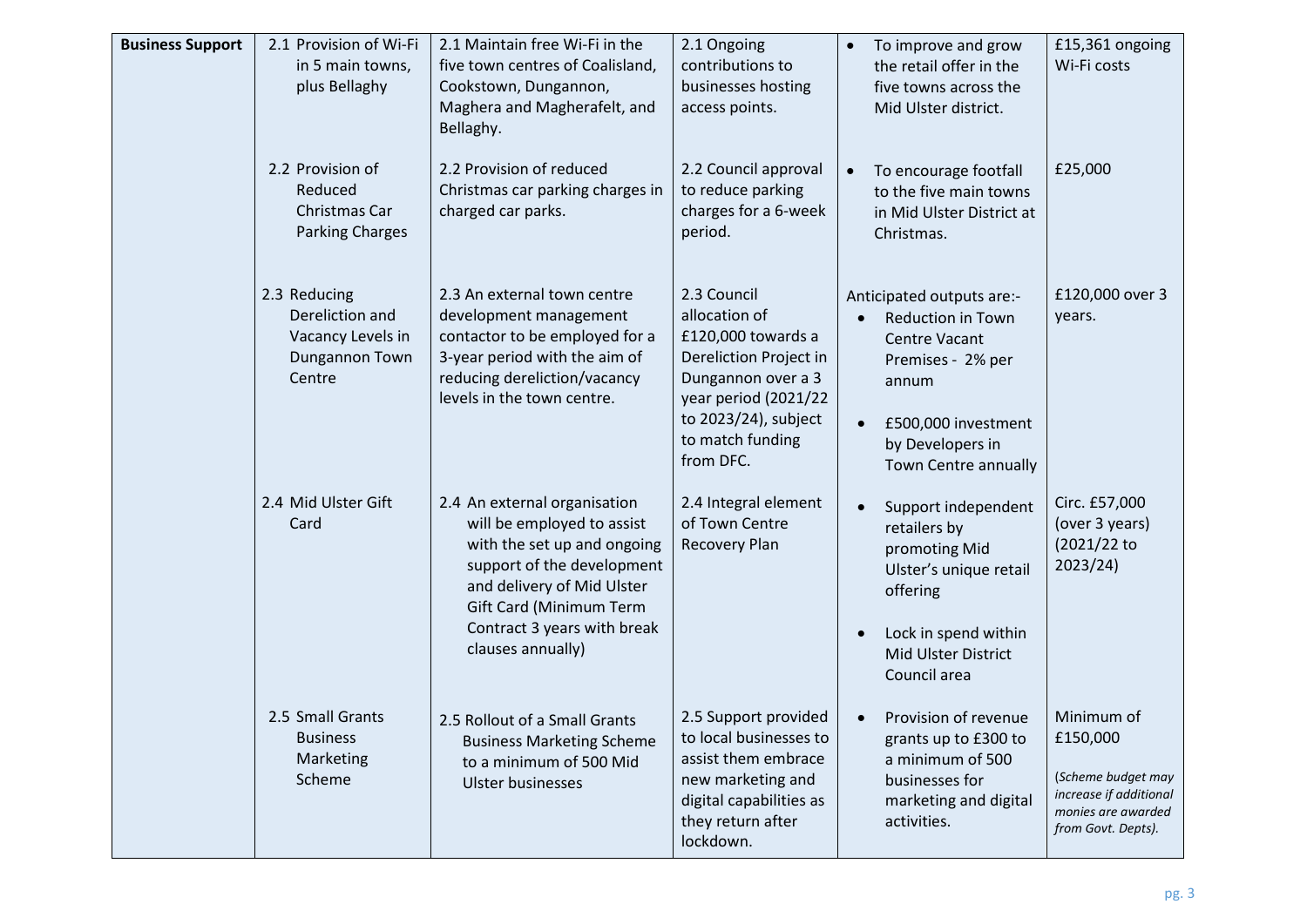| <b>Strategic Events</b> | 3.1 Calendar of Events | 3.1 Town Centres Events -                          | 3.1 Officers Delivery,             | $\bullet$ | Increased footfall /    | £70,500                |
|-------------------------|------------------------|----------------------------------------------------|------------------------------------|-----------|-------------------------|------------------------|
|                         | in 5 town centres      | (October-December 2021)                            | in conjunction with                |           | visitor numbers across  | (excluding             |
|                         |                        | subject to compliance with<br>Government guidance. | Events Team.                       |           | the five towns.         | wages)<br>Due to the   |
|                         |                        |                                                    |                                    | $\bullet$ | Increased profile &     | pandemic no            |
|                         |                        | - Halloween in Dungannon                           |                                    |           | engagement with town    | events will be         |
|                         |                        |                                                    |                                    |           | centre businesses.      | held from April-       |
|                         |                        | - Halloween in Coalisland                          |                                    |           |                         | Sept 2021.             |
|                         |                        | - Christmas Lights Switch On in                    |                                    |           |                         | $October -$            |
|                         |                        | Cookstown                                          |                                    |           |                         | December 2021          |
|                         |                        |                                                    |                                    |           |                         | events are             |
|                         |                        | - Christmas Kingdom and Switch                     |                                    |           |                         | subject to review      |
|                         |                        | On in Dungannon                                    |                                    |           |                         | based on<br>Government |
|                         |                        | - Christmas Market and Switch                      |                                    |           |                         | Restrictions.          |
|                         |                        | On in Magherafelt                                  |                                    |           |                         |                        |
|                         |                        |                                                    |                                    |           |                         |                        |
|                         |                        | - Christmas Lights Switch On in<br>Coalisland      |                                    |           |                         |                        |
|                         |                        |                                                    |                                    |           |                         |                        |
|                         |                        | - Christmas Lights Switch On in                    |                                    |           |                         |                        |
|                         |                        | Maghera                                            |                                    |           |                         |                        |
| <b>Physical</b>         | 4.1 Urban              | 4.1. Work associated with public                   | 4.1 Partnership                    | $\bullet$ | Enhanced townscape      | Projects/Funding       |
| Regeneration            | Regeneration           | realm schemes in                                   | working with                       |           | quality.                | as per Council's       |
| /Improving              | Projects               | Coalisland                                         | <b>Technical &amp; ICT</b>         |           |                         | Capital Budget         |
| Infrastructure          |                        |                                                    | Teams                              |           |                         | previously             |
|                         |                        |                                                    |                                    |           |                         | agreed                 |
|                         |                        | 4.1.2 Potential Coalisland                         | 4.2 Potential                      |           | Improve quality of life | Potential              |
|                         |                        | <b>Revitalisation Project</b>                      | Revitalisation                     |           | for people in the rural | scheme value (£)       |
|                         |                        |                                                    | Scheme in                          |           | areas of the district   | yet to be              |
|                         |                        |                                                    | Coalisland                         |           |                         | confirmed in           |
|                         |                        |                                                    | following Public<br>Realm works in |           |                         | writing by DfC         |
|                         |                        |                                                    | the town.                          |           |                         |                        |
|                         |                        |                                                    | <b>Funding details</b>             |           |                         |                        |
|                         |                        |                                                    | to be confirmed                    |           |                         |                        |
|                         |                        |                                                    | with DfC.                          |           |                         |                        |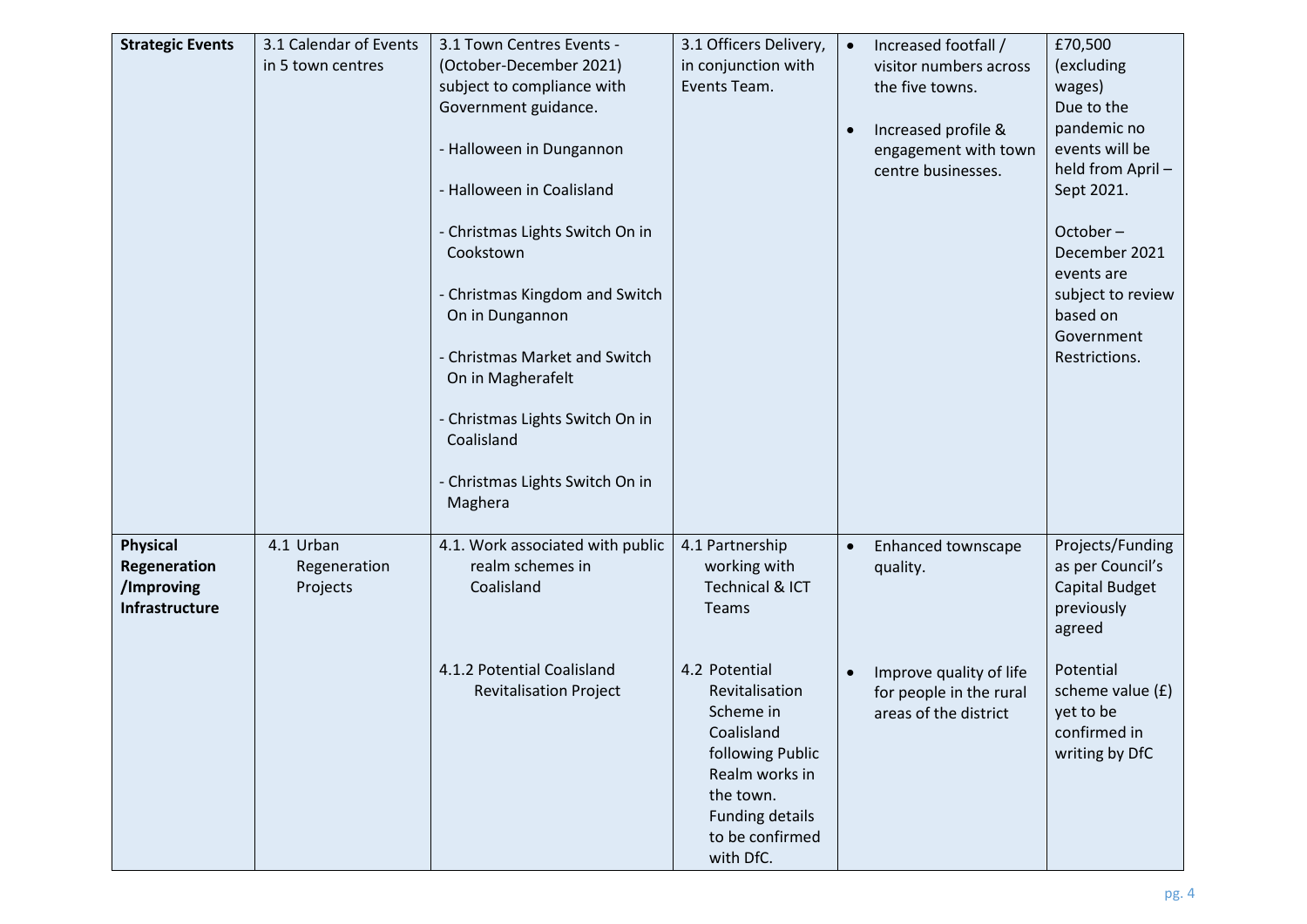| 4.2 Rural Regeneration<br>Projects                                 | 4.2 Work in partnership with<br>RDP to deliver Village<br>Regeneration projects in Mid<br>Ulster District over 4 years | 4.2 Delivery of Rural<br><b>Village Projects</b>                                                                                                                                 | Creating new or<br>improved<br>infrastructure in rural<br>areas to enhance the<br>lives of rural dwellers. | RDP Projects &<br>Funding already<br>agreed by<br>Council                                      |
|--------------------------------------------------------------------|------------------------------------------------------------------------------------------------------------------------|----------------------------------------------------------------------------------------------------------------------------------------------------------------------------------|------------------------------------------------------------------------------------------------------------|------------------------------------------------------------------------------------------------|
| 4.3 Town & Village<br>Spruce Up Scheme<br>(Year 3 of 4)<br>2021/22 | 4.3 Deliver the Town & Village<br>Spruce Up Scheme for Mid<br><b>Ulster towns &amp; Villages</b>                       | 4.3 Officers work in<br>partnership with<br><b>Technical Services &amp;</b><br>ICT Team to deliver<br>Projects.<br>4.3 Deliver Grant<br>Scheme based on<br>approved ranked list. | <b>Enhanced properties</b><br>for business owners in<br>the towns and villages<br>across the district.     | £250,000 (grant<br>$aid)$ $&$<br>£8,200 (architect<br>fees) previously<br>agreed by<br>Council |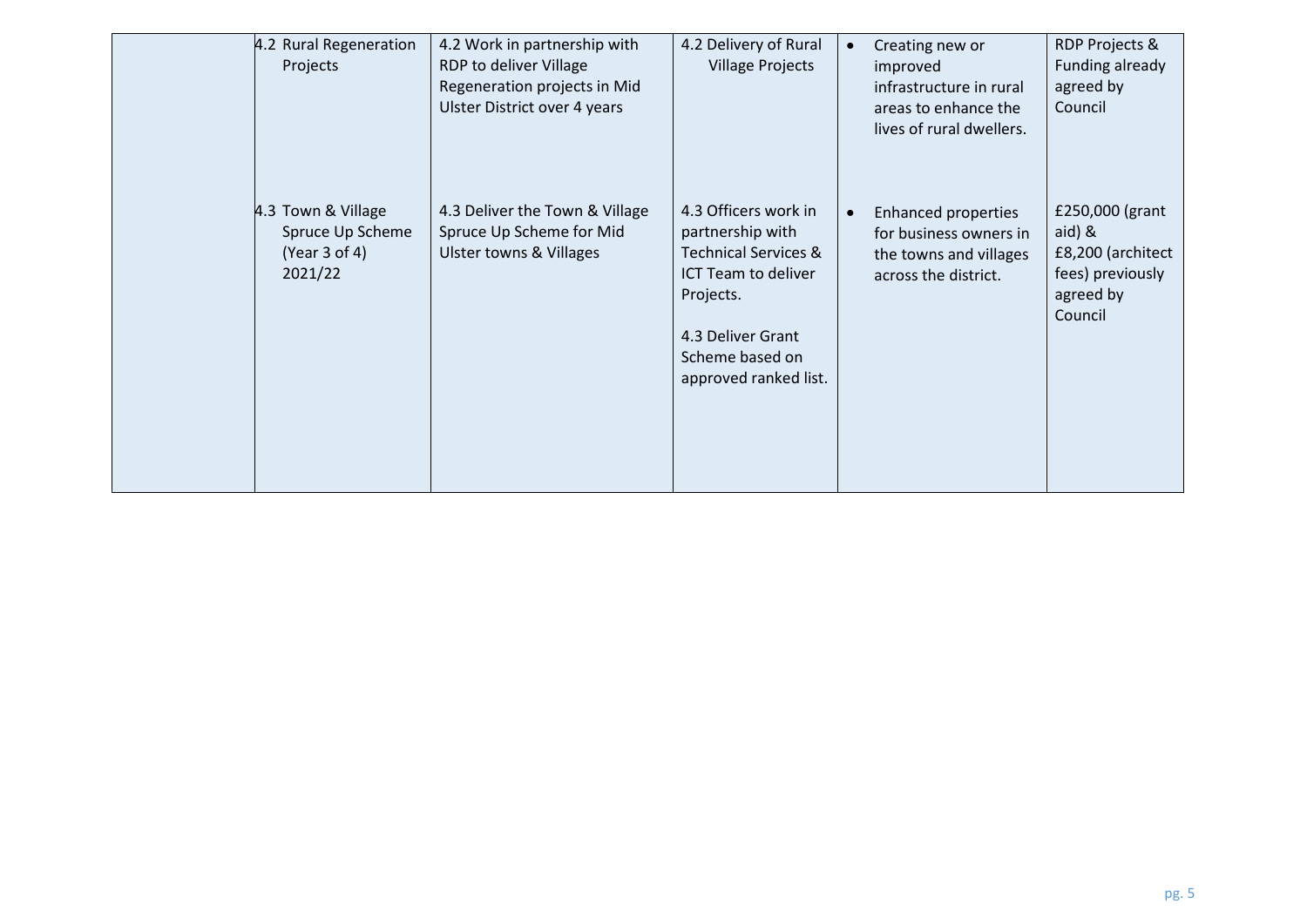| <b>Theme</b>                                            | <b>Projects</b>                                                                                                                                                                                                           | <b>Outputs</b>                                                                                                                                                                                                                                                  | <b>Methodology</b>                                                                                                                                                                                                                                                                                                                           | <b>Outcomes</b>                                                                                                                                                                                                                                                                                           | <b>Budget</b> |
|---------------------------------------------------------|---------------------------------------------------------------------------------------------------------------------------------------------------------------------------------------------------------------------------|-----------------------------------------------------------------------------------------------------------------------------------------------------------------------------------------------------------------------------------------------------------------|----------------------------------------------------------------------------------------------------------------------------------------------------------------------------------------------------------------------------------------------------------------------------------------------------------------------------------------------|-----------------------------------------------------------------------------------------------------------------------------------------------------------------------------------------------------------------------------------------------------------------------------------------------------------|---------------|
| <b>Business Start</b><br>and<br><b>Entrepreneurship</b> | 1.1 Delivery of NI<br><b>Business Start Up</b><br>Programme<br>('GoForlt')<br>(1 April 2021 - 31<br><b>March 2023)</b><br>1.2 Women in<br><b>Business</b><br>'Yes You Can'<br>(11 Council<br>Collaboration<br>Initiative) | 1.1.1<br>264 client-led Business Plans<br>provided to Mid Ulster<br>entrepreneurs<br>1.1.2<br>158 jobs promoted as a result of<br>support provided<br>1.1.3<br>55 females from Mid Ulster<br>participating in 5 initiatives to<br>drive female entrepreneurship | • Raise awareness<br>and secure client<br>participation<br>through regional<br>and local<br>marketing<br>activities<br>• Regularly monitor<br>activity /<br>performance and<br>work with Lead<br>Council (Lisburn<br>&CCC) to address<br>any issues<br>• Highlight if<br>remedial action<br>required if<br>performance falls<br>below target | Entrepreneurship<br>$\bullet$<br>stimulated and<br>supported in Mid Ulster<br><b>Statutory Jobs Target</b><br>$\bullet$<br>achieved<br>Where relevant, on<br>$\bullet$<br>completion, clients to<br>be signposted to<br><b>Council's business</b><br>support programmes to<br>access follow-on<br>support | £55,772       |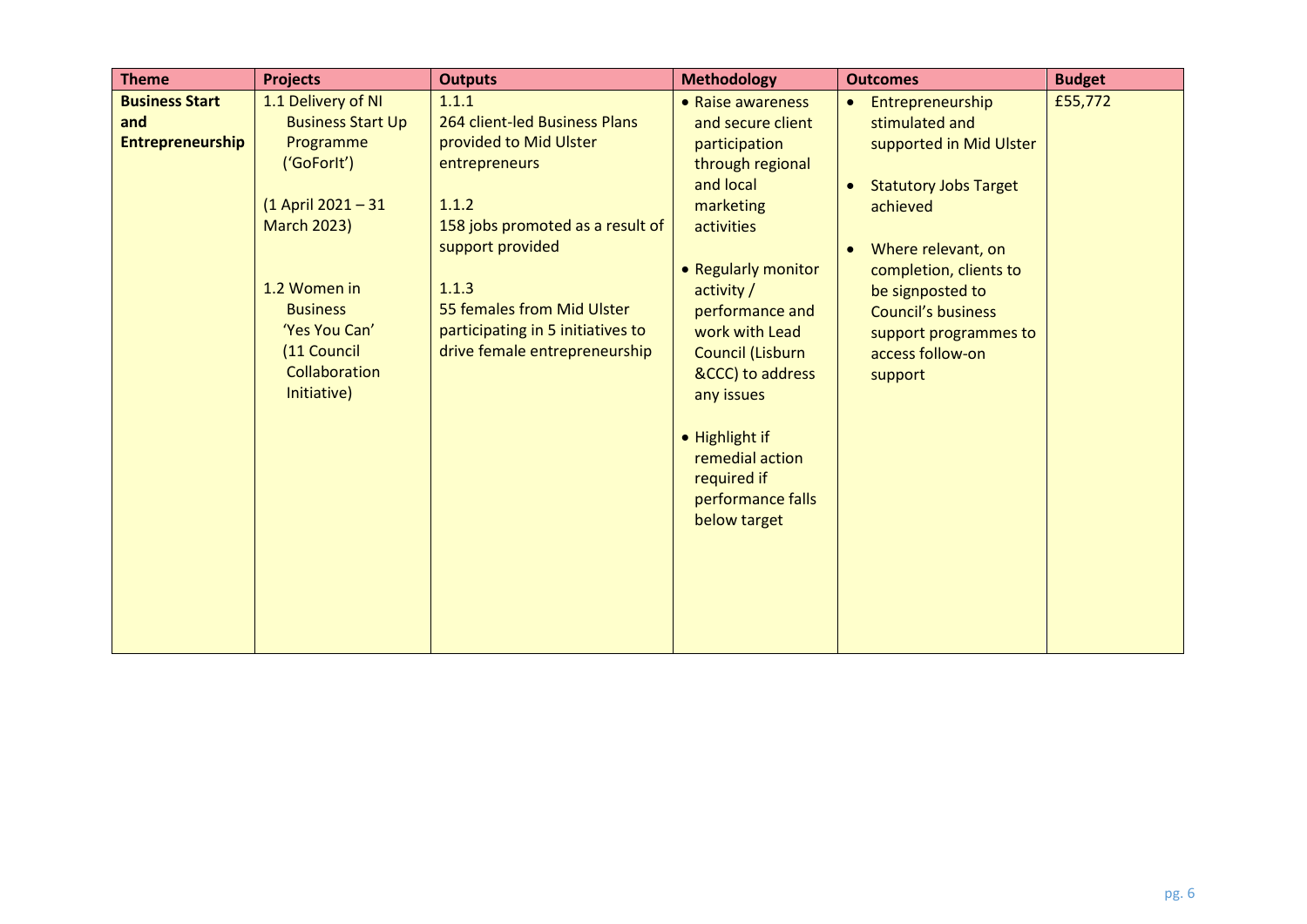| <b>Business</b>       | 2.1 Gearing for       | 2.1 Supporting the                 | 2.1 Promotion of     | ■ To promote the           | £82,875        |
|-----------------------|-----------------------|------------------------------------|----------------------|----------------------------|----------------|
| <b>Sustainability</b> | Growth                | sustainability and growth of       | Council support via  | sustainability and growth  |                |
| and Growth            | Programme             | 730 Mid Ulster's businesses        | range of channels to | of 285 businesses/social   | (Council's net |
|                       |                       | and social enterprises             | encourage business   | enterprises, supporting    | cost is 20%)   |
|                       | 2.2 Tender Ready      |                                    | participation        | their recovery and         |                |
|                       | Programme             | (730 covers entire period for      |                      | building their resilience, | 4 Programmes   |
|                       |                       | Progs 1-4 duration April 2020 -    | 2.2 Management of    | post-Covid                 | total cost     |
|                       | 2.3 Digital First     | March 2023) and                    | delivery agent       |                            | £334,375       |
|                       | Programme             | <b>Social Enterprise Programme</b> | Contracts to ensure  | ■ 135 new jobs created     |                |
|                       |                       | April 2021 - Sept 2023             | targets are achieved |                            |                |
|                       | 2.4 Transform         |                                    |                      | ■ £900,000 economic        |                |
|                       | Programme             | Output budget figures refers to    | 2.3 Regular          | impact achieved (New       |                |
|                       |                       | 2021/22 only                       | monitoring of        | work won, turnover         |                |
|                       | (Above programmes     |                                    | delivery agents'     | increased, online sales    |                |
|                       | funded by ERDF 60%;   |                                    | performance and      | increased)                 |                |
|                       | Invest NI 20% &       |                                    | spend against        |                            |                |
|                       | Council 20%)          |                                    | targets              |                            |                |
|                       | 2.5 Social Enterprise |                                    | 2.4 Actions taken to |                            |                |
|                       | Programme (2021-      |                                    | address any          |                            |                |
|                       | 23) Council funded    |                                    | identified areas of  |                            |                |
|                       |                       |                                    | underperformance     |                            |                |
|                       |                       |                                    | 2.5 Compliance with  |                            |                |
|                       |                       |                                    | funders'             |                            |                |
|                       |                       |                                    | requirements (ERDF   |                            |                |
|                       |                       |                                    | and Invest NI) to    |                            |                |
|                       |                       |                                    | ensure drawdown of   |                            |                |
|                       |                       |                                    | funding              |                            |                |
|                       |                       |                                    |                      |                            |                |
|                       |                       |                                    |                      |                            |                |
|                       |                       |                                    |                      |                            |                |
|                       |                       |                                    |                      |                            |                |
|                       |                       |                                    |                      |                            |                |
|                       |                       |                                    |                      |                            |                |
|                       |                       |                                    |                      |                            |                |
|                       |                       |                                    |                      |                            |                |
|                       |                       |                                    |                      |                            |                |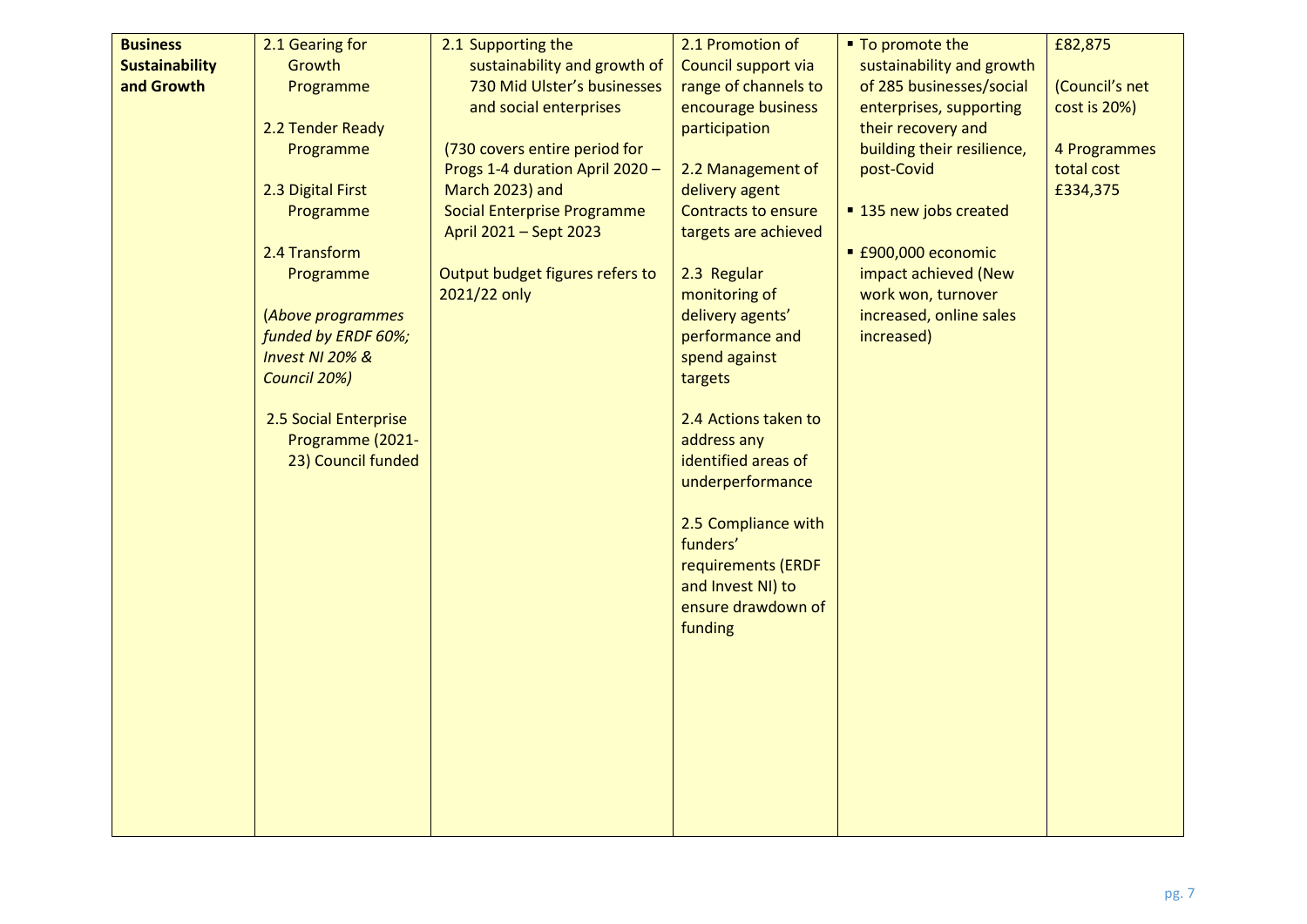| <b>Business</b>                                         | 3.1 Mid Ulster District                                                                                                                                                                                                                            | 3.1                                                                                                                                                                                                    | Officers' ongoing                                                                                                                                                                                                                                                                    | Registered businesses                                                                                                                                                                                                        | <b>Staff time</b> |
|---------------------------------------------------------|----------------------------------------------------------------------------------------------------------------------------------------------------------------------------------------------------------------------------------------------------|--------------------------------------------------------------------------------------------------------------------------------------------------------------------------------------------------------|--------------------------------------------------------------------------------------------------------------------------------------------------------------------------------------------------------------------------------------------------------------------------------------|------------------------------------------------------------------------------------------------------------------------------------------------------------------------------------------------------------------------------|-------------------|
| <b>Information</b><br><b>Service</b>                    | <b>Council's Business</b><br><b>E-shot Service</b>                                                                                                                                                                                                 | 1,500 Mid Ulster businesses<br>signing up to receive regular e-<br>shots outlining key support and<br>funding opportunities and<br>information re Covid-19<br>supports and EU Exit legislation         | research &<br>information<br>gathering on<br>business<br>supports.                                                                                                                                                                                                                   | kept informed of new<br>funding and support<br>opportunities on a<br>regular basis                                                                                                                                           |                   |
|                                                         | 3.2 Economic<br><b>Development</b><br>Officers'<br>signposting and<br>support service for<br>business                                                                                                                                              | 3.2<br><b>Businesses contacting economic</b><br>development unit are triaged by $\vert \bullet \vert$<br>officers and receive assistance<br>to identify support provision                              | <b>Targeted</b><br>$\bullet$<br>promotion of the<br>service to Mid<br><b>Ulster businesses</b><br>to encourage<br>more to sign up.<br><b>Funding and</b><br>support<br>opportunities<br>also promoted on<br>Council's website<br>and social media<br>channels (where<br>appropriate) |                                                                                                                                                                                                                              | <b>Staff time</b> |
| <b>Supporting</b><br><b>Employability</b><br>and Skills | <b>ESF Funded Projects</b><br>4.1 Step Up to<br>Sustainable<br>Employment<br>Programme<br>(SUSE+) (South<br><b>West College)</b><br>4.2 Job Match<br>Programme<br>(Network<br>Personnel)<br>4.3 Up for Work<br>Programme<br>(Network<br>Personnel) | 4.1 Supporting Employability<br>and Skills in Mid Ulster by<br>contributing match funding<br>to 4 Mid Ulster<br>employability and skills<br>programmes<br>4.2 Programmes:<br>(April 2018 – March 2022) | 4.1 Promotion of<br>programmes via<br>range of channels<br>to encourage<br>recruitment of<br>participants<br>4.2 Regular<br>monitoring of<br>lead project<br>promoter's<br>outcomes and<br>spend against<br>targets                                                                  | <b>Employability prospects</b><br>of 300 individuals<br>improved; participants<br>supported to re-engage<br>with the labour market<br>by: accessing<br>employment/ self-<br>employment; training<br>and/or Further Education | £49,250           |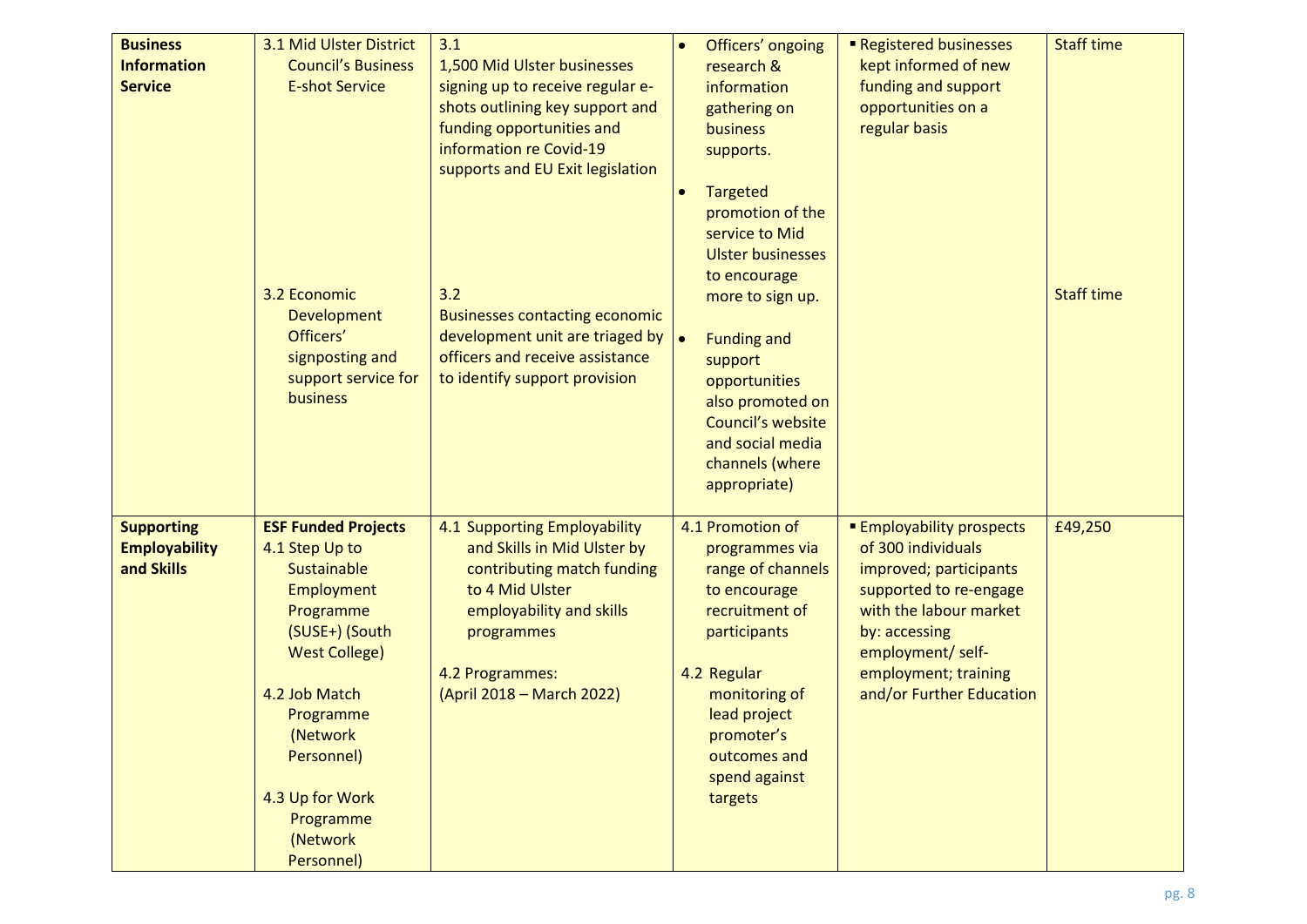|                        | 4.4 Exploring<br><b>Enterprise 4</b><br>Programme<br>(3 Mid Ulster<br><b>Enterprise Agencies)</b>                                                                     |                                                                                                                                                                                                              |                                                                                                                                                                                                                         |                                                                                                                                                                                                          |                 |
|------------------------|-----------------------------------------------------------------------------------------------------------------------------------------------------------------------|--------------------------------------------------------------------------------------------------------------------------------------------------------------------------------------------------------------|-------------------------------------------------------------------------------------------------------------------------------------------------------------------------------------------------------------------------|----------------------------------------------------------------------------------------------------------------------------------------------------------------------------------------------------------|-----------------|
| <b>Business Events</b> | 5.1 'Programme<br><b>Related Events':</b><br>- 3 No. Digital<br><b>Webinars</b><br>- 1 No. Tender Ready<br>Seminar<br>- 1 No. Social<br><b>Enterprise</b><br>Workshop | 5.1 Five events delivered to a<br>minimum of 120 participants                                                                                                                                                | 5.1 Work with<br>Programme delivery<br>agents to deliver and<br>promote 5 business<br>events to a minimum<br>of 90 participants                                                                                         | <b>Building the profile and</b><br>capacity of Mid Ulster's<br>businesses and social<br>enterprises through the<br>provision of a range of<br>practical support events<br>covering key business<br>areas | £17,000         |
|                        | 5.2 Mid Ulster<br><b>Enterprise Week</b><br>Events (Nov 2021)                                                                                                         | 5.2 Minimum of eight events<br>providing information on a<br>range of key business areas<br>delivered to 240 participants                                                                                    | 5.2 Council delivery<br>and promotion of a<br>programme of at<br>least 8 events                                                                                                                                         | Provide up to 10 key<br>events for businesses<br>during Mid Ulster<br><b>Enterprise Week to assist</b><br>businesses as they recover<br>from the pandemic                                                | £25,000-£30,000 |
|                        | 5.3 Decade of<br><b>Anniversaries Event</b><br>(March 2022)                                                                                                           | 5.3 "The Impact of Women Over<br>the Last 100 Years" - Event to<br>celebrate the key role of<br>women over last 100 years and<br>acknowledging key landmarks in<br>our history such as the right to<br>vote. | 5.3 Delivery of two<br>key events to<br>celebrate the<br>valuable<br>contribution made<br>by women, both<br>currently and<br>historically as<br>leaders,<br>entrepreneurs,<br>activists, visionaries<br>and innovators. | Two key events to take<br>place (in North of District<br>and South of District of Mid<br>Ulster - locations to be<br>determined)                                                                         | £6,000          |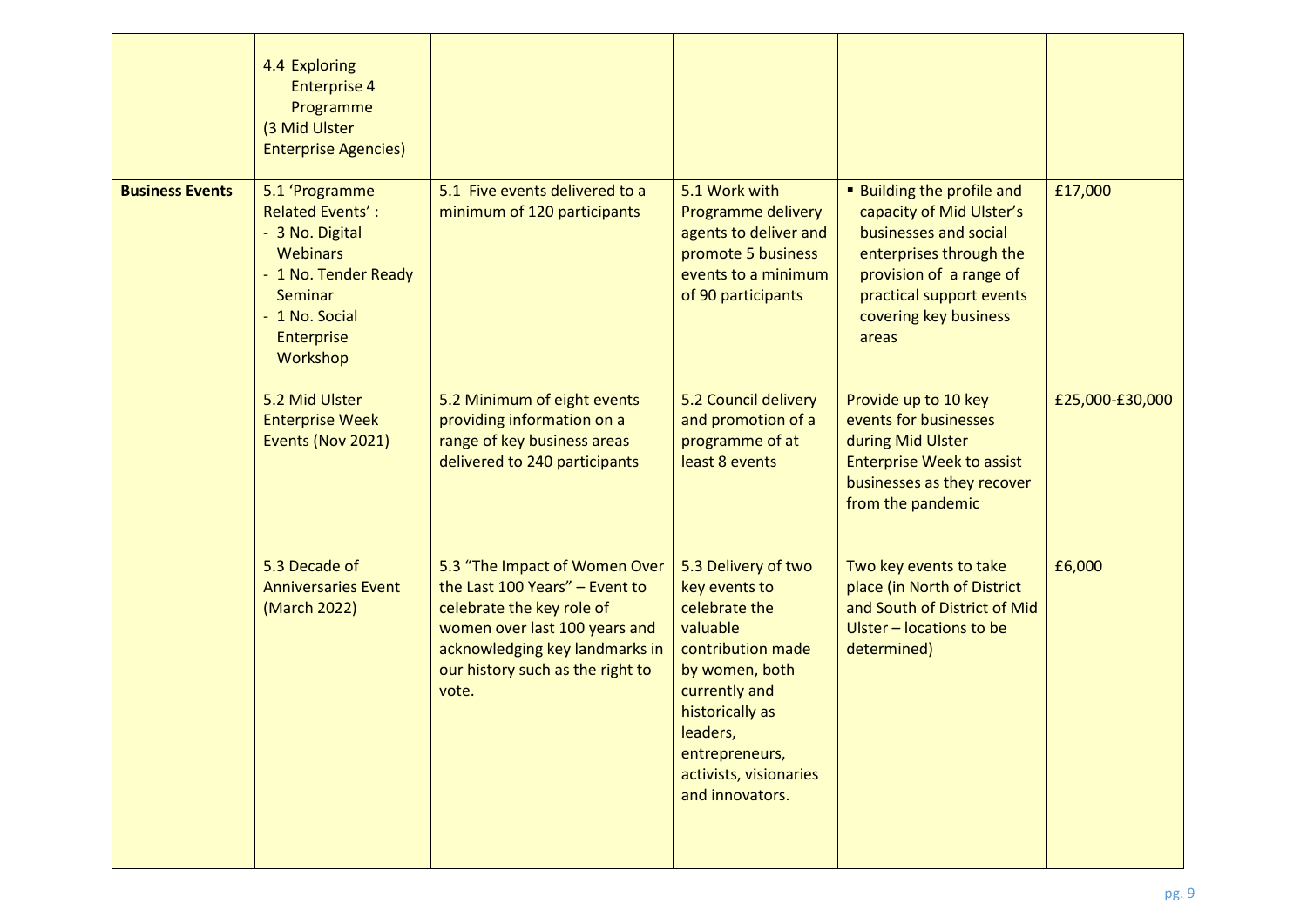|                                                                        | 5.4 Mid Ulster<br><b>Business Awards 2021</b><br>supported, (subject to<br><b>Council conditions)</b> | 5.4 Eight Mid Ulster business<br>finalists nominated                                                                                                                                                                                                                                                                                                      | 5.4 Council<br>Sponsorship of 'Best<br>SME 2021' Award<br>Category (to be<br>agreed by<br>Committee once<br>details are received)                                                                                                                                           |                                                                                                                                                                                                                                                                                                                                                                                                         | <b>Mid Ulster</b><br><b>Business Awards</b><br>£1,750 |
|------------------------------------------------------------------------|-------------------------------------------------------------------------------------------------------|-----------------------------------------------------------------------------------------------------------------------------------------------------------------------------------------------------------------------------------------------------------------------------------------------------------------------------------------------------------|-----------------------------------------------------------------------------------------------------------------------------------------------------------------------------------------------------------------------------------------------------------------------------|---------------------------------------------------------------------------------------------------------------------------------------------------------------------------------------------------------------------------------------------------------------------------------------------------------------------------------------------------------------------------------------------------------|-------------------------------------------------------|
|                                                                        | 5.5 NI Chamber of<br><b>Commerce Regional</b><br><b>Networking Event</b><br>(Mid Ulster)              | 5.5 100 business leaders<br>attending event                                                                                                                                                                                                                                                                                                               | 5.5 Work with the NI<br>Chamber to promote<br>and deliver a<br>regional event                                                                                                                                                                                               |                                                                                                                                                                                                                                                                                                                                                                                                         | £1,000                                                |
| <b>Supporting cross</b><br><b>border initiatives</b>                   | 6.1 Irish Central<br><b>Border Area Network</b><br>(ICBAN)                                            | 6.1 Strategic development of<br>central border region<br>supported, including projects:<br>- Digital Connectivity<br>- EU Exit<br>- Creative Industries & Tourism<br>- Roads Infrastructure<br>- Urban & Rural Development<br><b>Cross-Border Linkages</b><br>6.2 Collective Advocacy on<br>behalf of the Region<br>6.3 Cross border linkages<br>enhanced | 6.1 Council's<br>contribution is paid<br>in two equal<br>instalments, subject<br>to Council being<br>provided with the<br>requisite<br>documentation and<br>Progress Updates,<br>which will be<br>furnished to<br><b>Development</b><br><b>Committee twice</b><br>annually. | <b>Eight Councils from north</b><br>and south involved in<br>cross border<br>development (Mid Ulster<br><b>District Council,</b><br><b>Fermanagh and Omagh</b><br>Council, Armagh City,<br><b>Banbridge and Craigavon</b><br><b>Borough Council and</b><br>Monaghan, Donegal,<br>Sligo, Leitrim and Cavan<br><b>County Councils).</b><br>Strategic initiatives<br>progressed on a cross<br>border basis | £15,000                                               |
| <b>Renewable</b><br><b>Engine / Strategic</b><br><b>Collaborations</b> | 7.1 Renewable Engine<br>Project<br>(funded by Interreg V)                                             | 7.1 Facilitate knowledge<br>transfer, technology<br>development and innovation<br>in 8 companies<br>7.2 8 enterprises co-operating<br>with research institutes and<br>participating in cross border                                                                                                                                                       | Develop an<br>internationally<br>recognised cross-<br>border research<br>supercluster in<br><b>Renewable Energy</b><br>and Advanced<br><b>Manufacturing</b><br>technologies                                                                                                 | 7.1 Work with project lead<br>(South West College)<br>and project partners: IT<br>Sligo, Queen's<br>University, Catapult<br>centre, University of<br>Strathclyde,<br><b>Manufacturing NI,</b><br><b>Action Renewables.</b>                                                                                                                                                                              | <b>Overall budget</b><br>€6.1m $(2017-21)$            |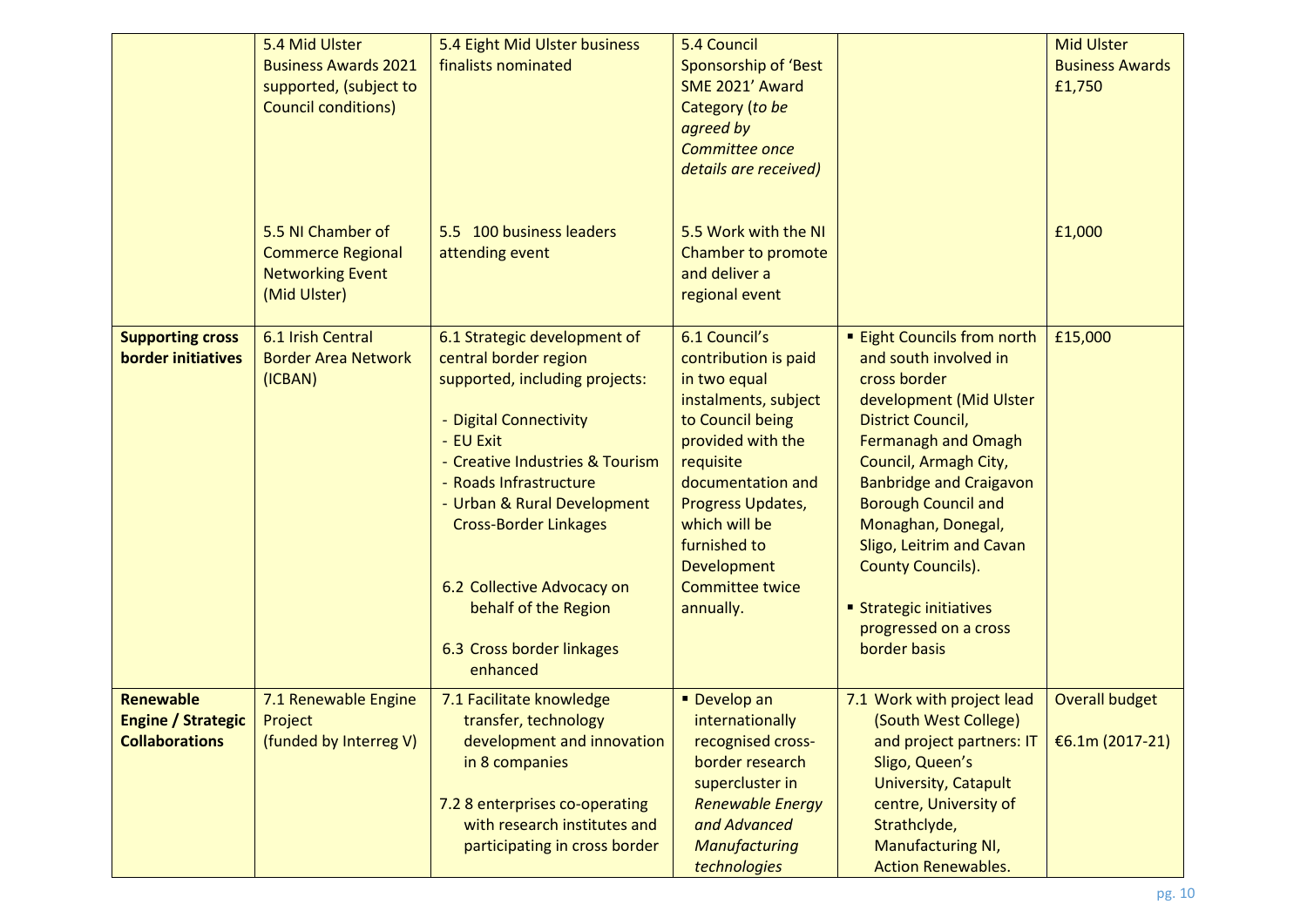| transnational research into<br>renewable energies                                                   | involving four<br>research institutes. |  |
|-----------------------------------------------------------------------------------------------------|----------------------------------------|--|
| 7.3 Research Report completed<br>into future of renewables in<br>Mid Ulster's engineering<br>sector |                                        |  |

| <b>Theme</b>              | <b>Projects</b>                                                                 | <b>Outputs</b>                                                                                                                                                                                                                                                                                                                                                                                                                                                                                                                                                                                                                                                                                                                                                                                           | <b>Methodology</b>                                                                                                                                                                            | <b>Outcomes</b>                                       | <b>Budget</b>                                                                         |
|---------------------------|---------------------------------------------------------------------------------|----------------------------------------------------------------------------------------------------------------------------------------------------------------------------------------------------------------------------------------------------------------------------------------------------------------------------------------------------------------------------------------------------------------------------------------------------------------------------------------------------------------------------------------------------------------------------------------------------------------------------------------------------------------------------------------------------------------------------------------------------------------------------------------------------------|-----------------------------------------------------------------------------------------------------------------------------------------------------------------------------------------------|-------------------------------------------------------|---------------------------------------------------------------------------------------|
| <b>Strategic Projects</b> | 1.1 Delivery of Mid<br>South West (MSW)<br><b>Regional Economic</b><br>Strategy | 1.1 Develop a range of strategic<br>collaborative economic<br>development projects as<br>part of the Growth Deal.<br>The following proposition<br>papers, relevant to Mid<br>Ulster, have been prepared<br>and are currently with<br><b>Government Depts for</b><br>comment.<br>Lands at Desertcreat<br>$\bullet$<br><b>A29 Cookstown Bypass</b><br>$\bullet$<br><b>Engineering &amp; Skills</b><br>$\bullet$<br><b>Innovation Centre</b><br>NI Agri-Food Robotics<br>$\bullet$<br>Centre<br><b>Cookstown Health &amp; Care</b><br>$\bullet$<br>Hub<br>Development of the O'Neill<br><b>Tourism Proposition</b><br><b>Sperrins Future Search</b><br>$\bullet$<br><b>Industrial Investment</b><br>$\bullet$<br>Challenge Fund (MSW wide)<br><b>High Streets Challenge Fund</b><br>$\bullet$<br>(MSW wide) | Continue to work in<br>partnership with<br>Armagh, Banbridge<br>& Craigavon and<br>Fermanagh & Omagh<br>local authorities.<br>Governance<br>arrangements via the<br><b>MSW Steering Group</b> | Improved productivity and<br>regional competitiveness | Growth Deal,<br>Complementary<br>Fund and other<br>funding streams<br>as appropriate. |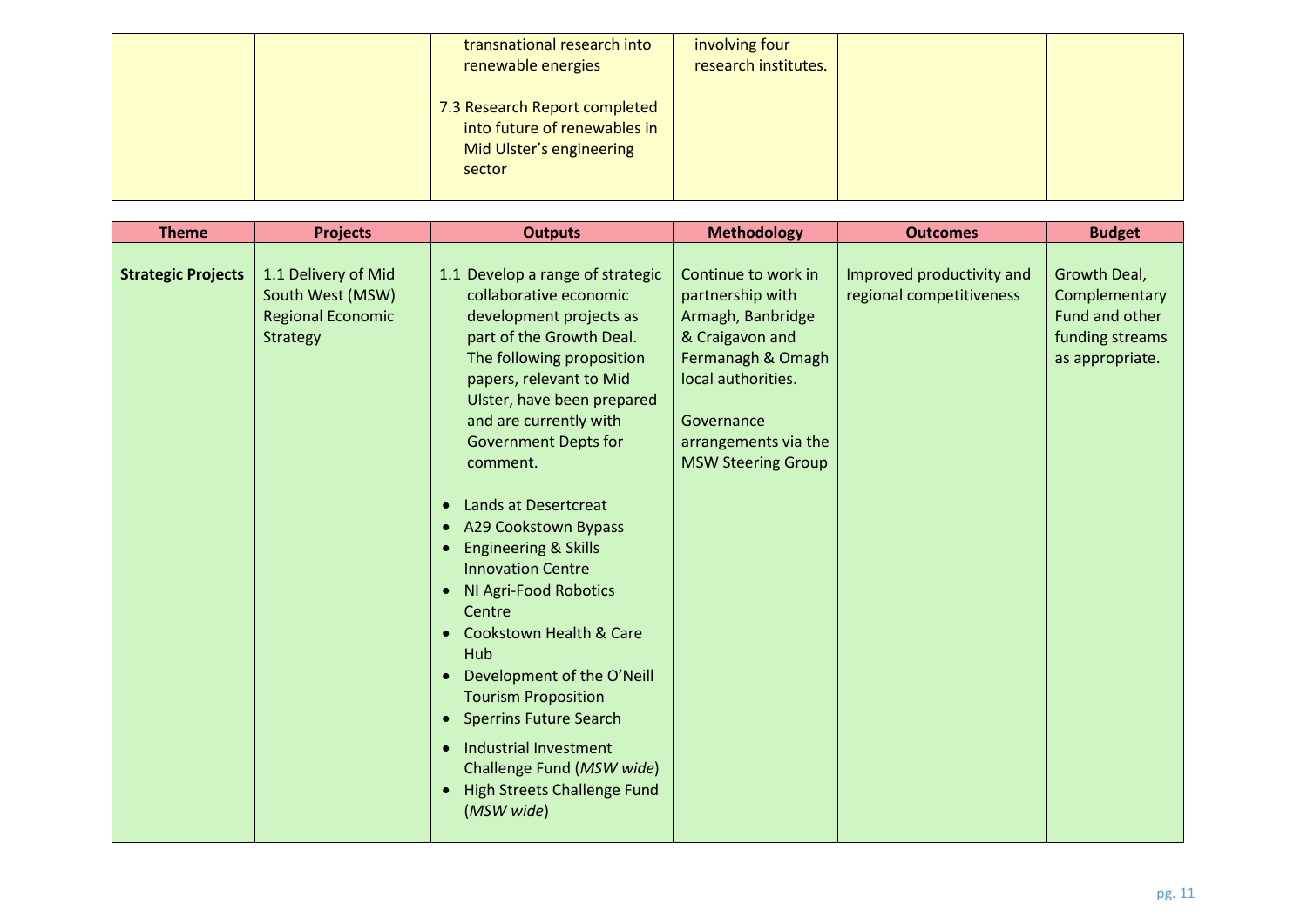| <b>Strategic Projects</b> | 1.1 To address barriers | 1.1 Preparation of robust                                           | 1.1 To continue to                            | $\bullet$ | Improved                           | £7,000 |
|---------------------------|-------------------------|---------------------------------------------------------------------|-----------------------------------------------|-----------|------------------------------------|--------|
|                           | to economic recovery    | <b>Business Case to support key</b>                                 | engage with central                           |           | opportunities to                   |        |
|                           | and growth to include   | investment to resolve the                                           | government and                                |           | support the growth of              |        |
|                           | Industrial land supply  | industrial land crisis in Mid                                       | present a strong case                         |           | local businesses.                  |        |
|                           | investment in strategic | Ulster.                                                             | for the need for                              |           |                                    |        |
|                           | road infrastructure     |                                                                     | intervention.                                 |           | Increased investment               |        |
|                           | and funding.            |                                                                     |                                               |           | and creation of new                |        |
|                           |                         |                                                                     |                                               |           | business and job<br>opportunities. |        |
|                           |                         | 1.2 Completion of disposal of                                       | 1.2 Continue to work                          |           |                                    |        |
|                           |                         | lands at Drumcoo, Dungannon                                         | with DEC to expand                            | $\bullet$ | Ensure an appropriate              |        |
|                           |                         | to enable additional workspace                                      | their managed                                 |           | supply of employment               |        |
|                           |                         | provision.                                                          | workspace portfolio.                          |           | land and premises                  |        |
|                           |                         |                                                                     |                                               |           |                                    |        |
|                           |                         |                                                                     |                                               |           | Improved road                      |        |
|                           |                         | 1.3 Identify potential industrial<br>sites in Mid Ulster and ensure | 1.3 Continue to work                          |           | infrastructure will                |        |
|                           |                         | appropriate allocations in LDP.                                     | with project partners<br>Invest NI, DfI, etc) |           | support economic                   |        |
|                           |                         |                                                                     |                                               |           | growth across the<br>council area  |        |
|                           |                         |                                                                     |                                               |           |                                    |        |
|                           |                         | 1.4 Progress the A29 Bypass to                                      | 1.4 High level                                |           | Improved awareness of              |        |
|                           |                         | Draft Orders Stage. Build the                                       | lobbying to ensure a                          |           | funding opportunities              |        |
|                           |                         | case for a funding package to                                       | bypass for                                    |           | to support and sustain             |        |
|                           |                         | progress a bypass for                                               | Dungannon is                                  |           | the local business base            |        |
|                           |                         | Dungannon.                                                          | included in the<br>emerging RSTNTP.           |           |                                    |        |
|                           |                         |                                                                     |                                               |           |                                    |        |
|                           |                         |                                                                     |                                               |           |                                    |        |
|                           |                         | 1.5.1 Continue to identify and                                      | 1.5.1 Work closely                            |           |                                    |        |
|                           |                         | highlight to government the                                         | with central                                  |           |                                    |        |
|                           |                         | business sectors most in need                                       | government and                                |           |                                    |        |
|                           |                         | of financial supports.                                              | engage with business                          |           |                                    |        |
|                           |                         |                                                                     | community                                     |           |                                    |        |
|                           |                         | 1.5.2 Continue to identify and                                      |                                               |           |                                    |        |
|                           |                         | share funding opportunities to                                      |                                               |           |                                    |        |
|                           |                         | support businesses and input to                                     |                                               |           |                                    |        |
|                           |                         | development of the Peace Plus                                       |                                               |           |                                    |        |
|                           |                         | and Shared Prosperity Fund.                                         |                                               |           |                                    |        |
|                           |                         |                                                                     |                                               |           |                                    |        |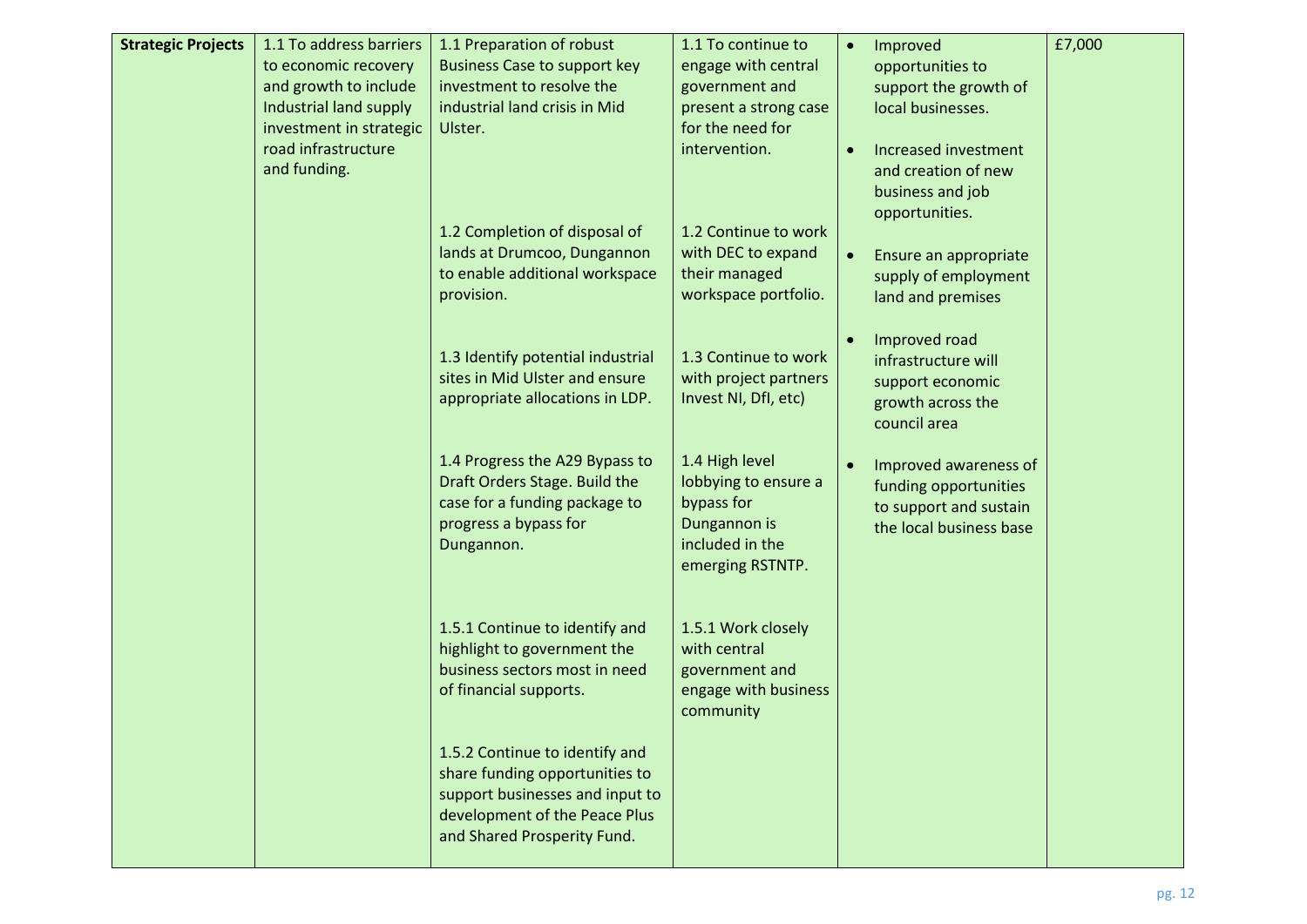| <b>Supporting skills</b>        | 1.1 To provide                                | 1.1 Delivery of MEGA                                                     | 1.1 Work in                       | $\bullet$ | Contribute to the                            | £27,500                             |
|---------------------------------|-----------------------------------------------|--------------------------------------------------------------------------|-----------------------------------|-----------|----------------------------------------------|-------------------------------------|
| and                             | appropriate support to                        | <b>Collaborative Growth Work plan</b>                                    | partnership with                  |           | sustainable recovery of                      |                                     |
| apprenticeships                 | the industry-led MEGA<br><b>Network</b>       | and marketing activities.                                                | MEGA and Invest NI.               |           | the manufacturing and<br>engineering sector. |                                     |
|                                 |                                               | Development of a new 2-year                                              |                                   |           |                                              |                                     |
|                                 |                                               | <b>MEGA Development Plan.</b>                                            |                                   |           | <b>Additional funding</b>                    |                                     |
|                                 |                                               | Delivery of a Mid Ulster                                                 |                                   |           | support secured to<br>sustain MEGA           | £1,000                              |
|                                 |                                               | Apprenticeship Event during NI                                           |                                   |           |                                              |                                     |
|                                 |                                               | Apprenticeship Week (April                                               |                                   |           |                                              |                                     |
|                                 |                                               | $2021$ ).                                                                |                                   |           |                                              |                                     |
|                                 | 1.2 To address skills                         | 1.2 Establishment of new                                                 | 1.2 Work with                     |           | Contribute to increased                      | <b>Awaiting funding</b>             |
|                                 | and employability                             | Labour Market Partnership                                                | partners in the Skills            |           | skills levels and access<br>to labour        | award from DfC.                     |
|                                 | challenges facing the                         | (LMP) involving key partners                                             | Forum / statutory,                |           |                                              |                                     |
|                                 | economic recovery                             | and Work Plan developed.                                                 | private and                       |           | Skills and employability                     |                                     |
|                                 |                                               |                                                                          | community sectors                 |           | issues improved by                           |                                     |
|                                 |                                               | <b>Strategic Assessment of labour</b><br>market needs and identification |                                   |           | stronger partnership<br>working and co-      |                                     |
|                                 |                                               | of issues and priorities.                                                |                                   |           | ordination.                                  |                                     |
|                                 |                                               |                                                                          |                                   |           |                                              |                                     |
| <b>Supporting skills</b><br>and | 1.3 Coalisland Great<br><b>Places Project</b> | 1.3 The project is exploring the<br>rich manufacturing legacy of the     | 1.3 Council is a<br>member of the | $\bullet$ | Community                                    | Project jointly<br>supported by the |
| apprenticeships                 |                                               | people of Coalisland and East                                            | <b>Steering group</b>             |           | Archaeology<br>Programme                     | <b>Heritage Lottery</b>             |
|                                 |                                               | Tyrone through a series of                                               |                                   | $\bullet$ | Field & Placename                            | £312,100 and                        |
|                                 |                                               | initiatives delivered in the local                                       |                                   |           | interpretation                               | Council £30,000                     |
|                                 |                                               | community by Lough Neagh                                                 |                                   |           | Poetry, Songs & Stories                      |                                     |
|                                 |                                               | Partnership.                                                             |                                   | $\bullet$ | The story of                                 |                                     |
|                                 |                                               |                                                                          |                                   |           | manufacturing in East<br><b>Tyrone</b>       |                                     |
|                                 |                                               |                                                                          |                                   |           | Introduction to fine                         |                                     |
|                                 |                                               |                                                                          |                                   |           | craft skills                                 |                                     |
|                                 |                                               |                                                                          |                                   |           | <b>Community Heritage</b>                    |                                     |
|                                 |                                               |                                                                          |                                   |           | Education<br><b>Community Plays</b>          |                                     |
|                                 |                                               |                                                                          |                                   |           | The way forward -                            |                                     |
|                                 |                                               |                                                                          |                                   |           | sustaining our Great                         |                                     |
|                                 |                                               |                                                                          |                                   |           | Place                                        |                                     |
|                                 |                                               |                                                                          |                                   |           | Exhibitions                                  |                                     |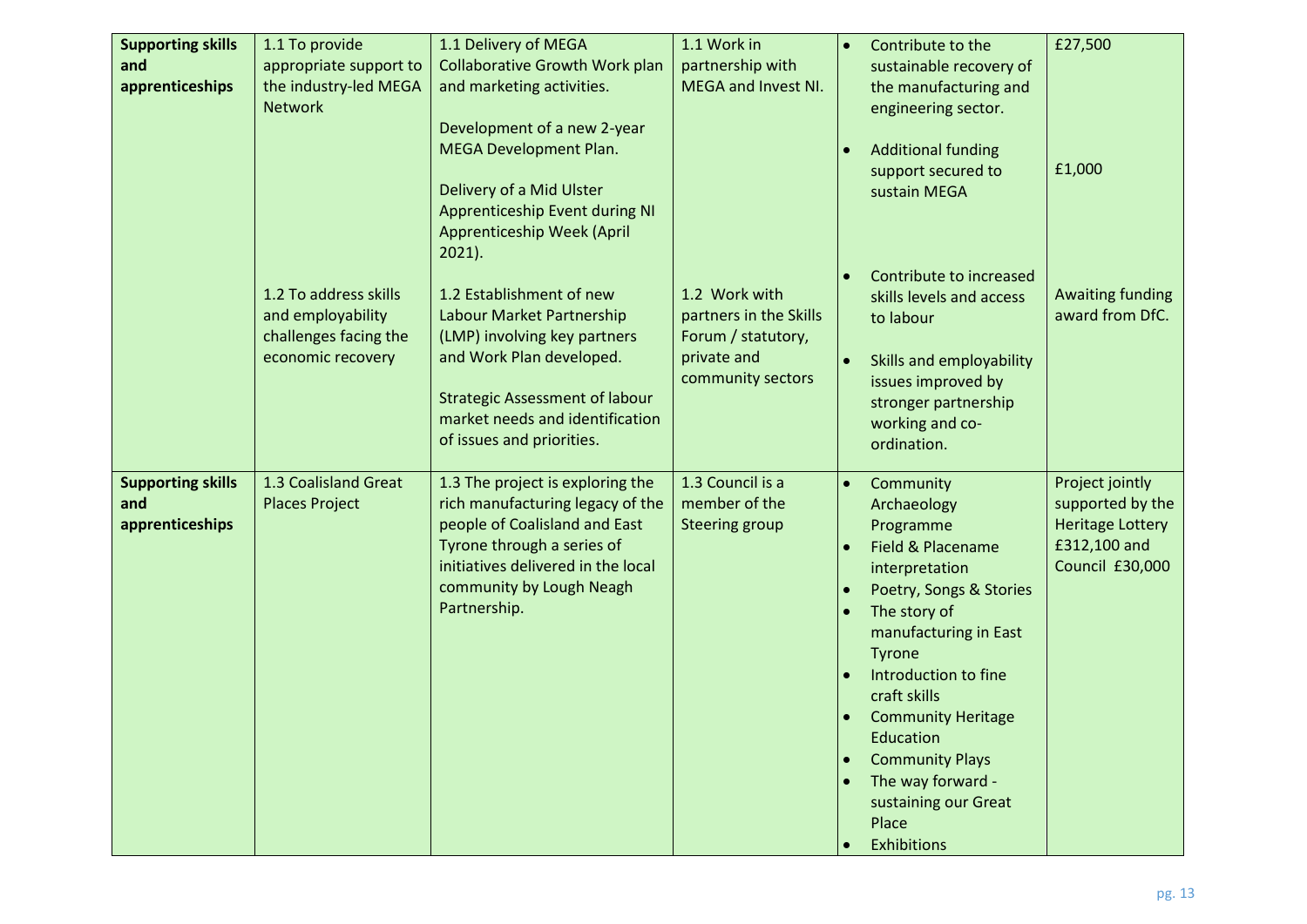| <b>Theme</b>            | <b>Projects</b>          | <b>Outputs</b>             | <b>Methodology</b>   | <b>Outcomes</b>             | <b>Budget</b>   |
|-------------------------|--------------------------|----------------------------|----------------------|-----------------------------|-----------------|
| <b>Business support</b> | 1.1 Full Fibre NI (FFNI) | 1.1 £.3.4m of full fibre   | 1.1 Council part of  | Delivery of fibre           | Council Capital |
| attracting              |                          | broadband infrastructure   | 10 Council           | connectivity to 92 of the   | Funding         |
| investment              |                          |                            | consortium           | Council's own sites.        |                 |
| <b>Business support</b> | 1.1 Project Stratum      | No. 12,289 premises<br>1.1 | 1.1 Broadband        | 354 premises officially     | No Council      |
| attracting              |                          | eligible for FTTP in MIDC  | <b>Working Group</b> | remain outside the scope    | Funding         |
| investment              |                          |                            |                      | of Project Stratum.         | involved.       |
|                         |                          |                            | 1.2 Broadband        |                             |                 |
|                         |                          |                            | Survey               | Need to address the         |                 |
|                         |                          |                            |                      | significant gaps in the     |                 |
|                         |                          |                            | 1.3 Meetings with    | rollout of Project Stratum. |                 |
|                         |                          |                            | DfE & Fibrus         |                             |                 |
|                         |                          |                            |                      | Work in progress.           |                 |

| <b>Rural Business</b><br>support /<br>attracting<br>investment                                                                 | 1.1 Micro business<br>development scheme<br>(TRPSI)                                                                | 1.1 Small capital grants for<br>business development activities     | 1.1 Open call and<br>assessment                        | <b>Build production capacities</b><br>and improve turnover<br>within the rural micro<br>business sector in Mid<br>Ulster                                                                                                                     | Funding will be<br>provided from<br><b>DAERA</b> in<br>2021/22.                                                                                                                                                                             |
|--------------------------------------------------------------------------------------------------------------------------------|--------------------------------------------------------------------------------------------------------------------|---------------------------------------------------------------------|--------------------------------------------------------|----------------------------------------------------------------------------------------------------------------------------------------------------------------------------------------------------------------------------------------------|---------------------------------------------------------------------------------------------------------------------------------------------------------------------------------------------------------------------------------------------|
| <b>Mid Ulster</b><br><b>LEADER RDP</b><br>Programme<br>2016-2020<br>(2021/22)<br>activities relate<br>to programme<br>closure) | 2.1 Rural Business<br>Investment<br>Scheme<br>2.2 Rural Services<br>Scheme<br>2.3 Village Renewal<br><b>Scheme</b> | 2.1 Delivery of the LAGs Local<br><b>Rural Development Strategy</b> | Partnership delivery<br>between the LAG<br>and Council | 95 rural businesses<br>$\bullet$<br>supported with grant<br>aid of £2.83m<br>18 community hub<br>$\bullet$<br>projects supported to<br>the value of £2.68m<br>45 Village Renewal<br>$\bullet$<br>projects supported to<br>the value of £3.5m | LAG allocation of<br>£11.16m for the<br>period 2016/22<br>(£1.83m for admin<br>delivery and<br>£9.33m for project<br>funding)<br>Council to lobby<br>for Rural<br>Development<br>activities under<br>the new Rural<br><b>Affairs Policy</b> |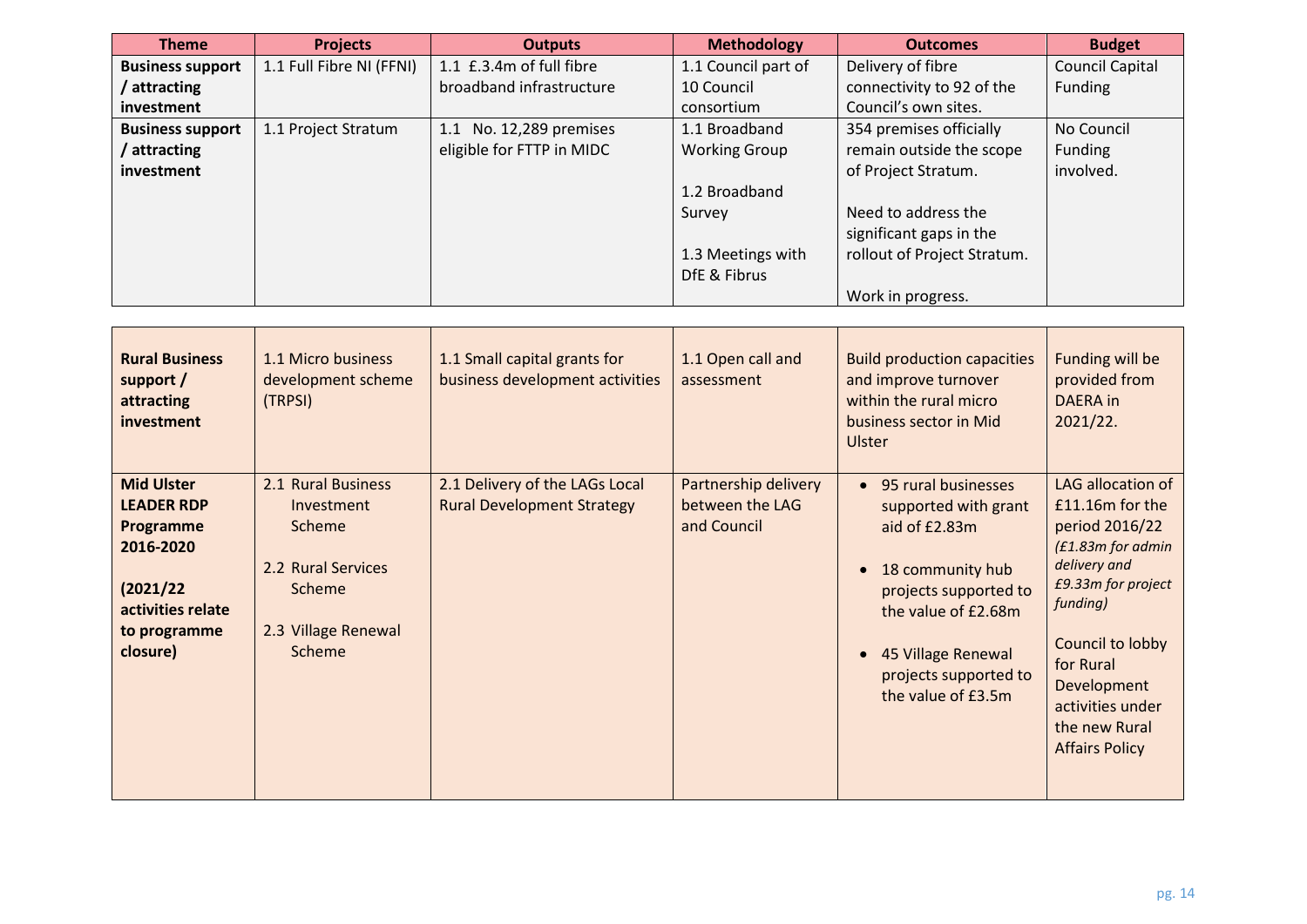#### **CONCLUSION**

This Economic Development Plan contains a wide range of actions and commitments that will drive recovery during the pandemic and build the foundations for sustained recovery within Mid Ulster.

To help us deliver the Action Plan we recognise the importance of support from all our key partners across the public, private, community and education sectors.

We acknowledge there are many challenges ahead in the future and over the coming weeks and months we will continue to lobby government to ensure the necessary interventions are brought forward to support those sectors most affected by the pandemic. This will be vital to protect local businesses and sustain jobs within the district.

Approval is sought from Members to adopt the Mid Ulster Economic Development Action Plan 2021-2022 and the projects and budgets contained herein.

Fiona McKeown Head of Economic Development Mid Ulster District Council

28 April 2021